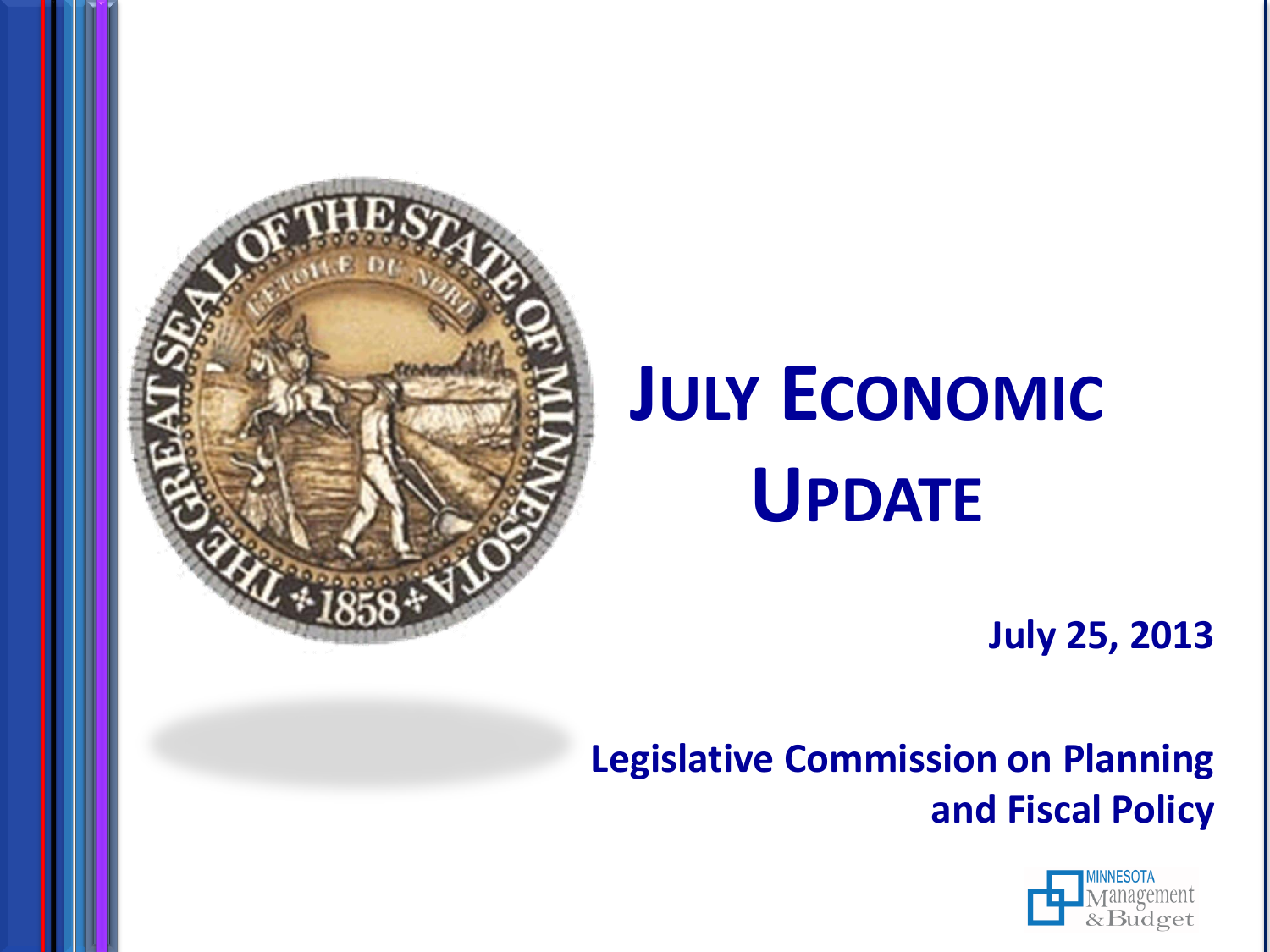#### **Financial Outlook**

- Preliminary FY 2013 revenues \$463 million above forecast
- FY 2013 closing balance will be used to accelerate repayment of remaining school payment shifts
- GAAP and cash balances significantly improved
- FY 2013 revenue gain may not carry forward into FY 2014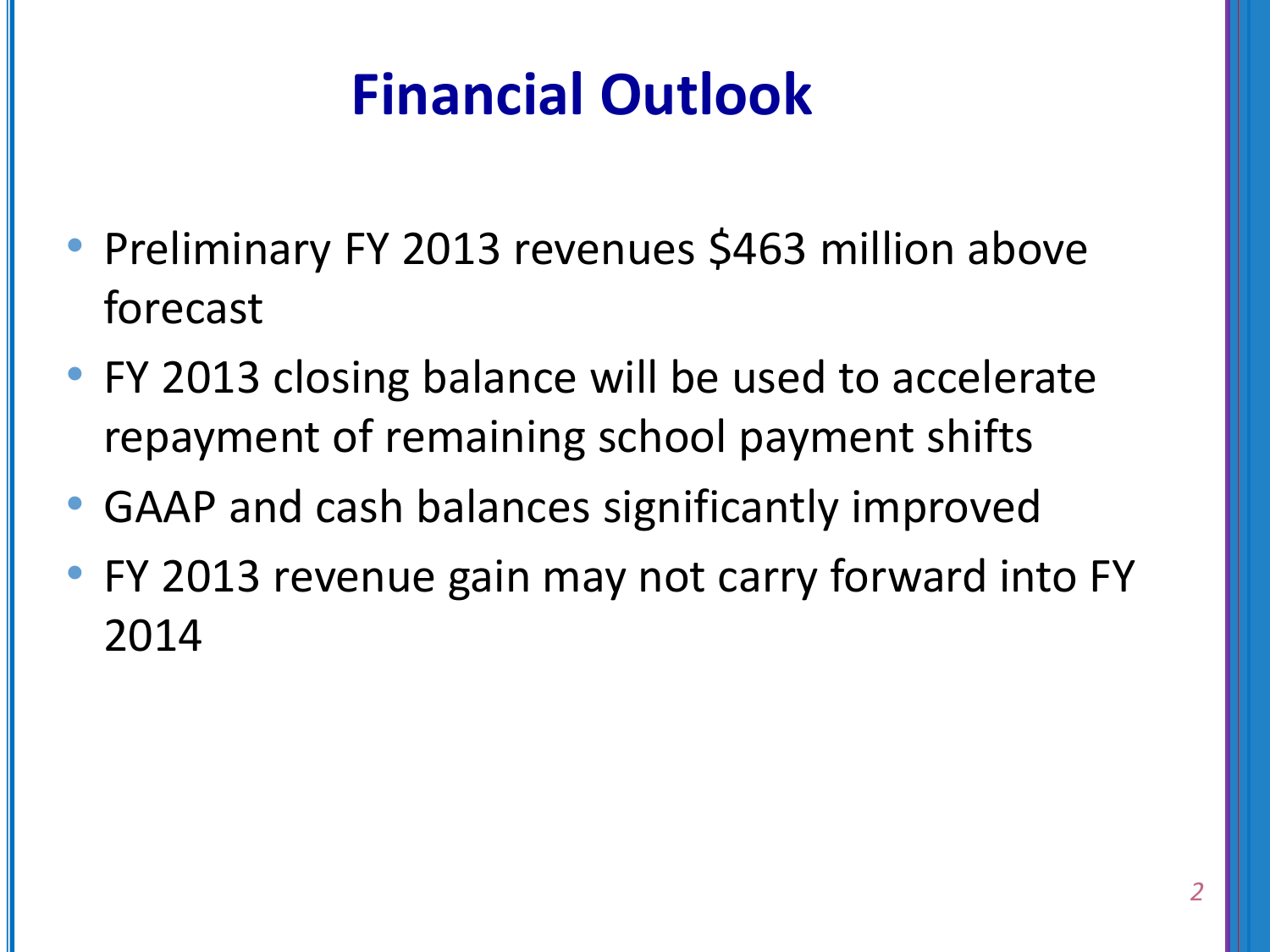# **More Than Two-Thirds of School Shift Has Been Bought Back**

- Restored \$890 million in reserves and paid back \$1.9 billion of school shifts since November 2011
- Over \$1.5 billion was paid back in FY 2013
- \$874 million in education shifts remain
	- School Aid Payment \$287 million
	- Property Tax Recognition \$587 million
- Repayment will be accelerated by FY 2013 closing balance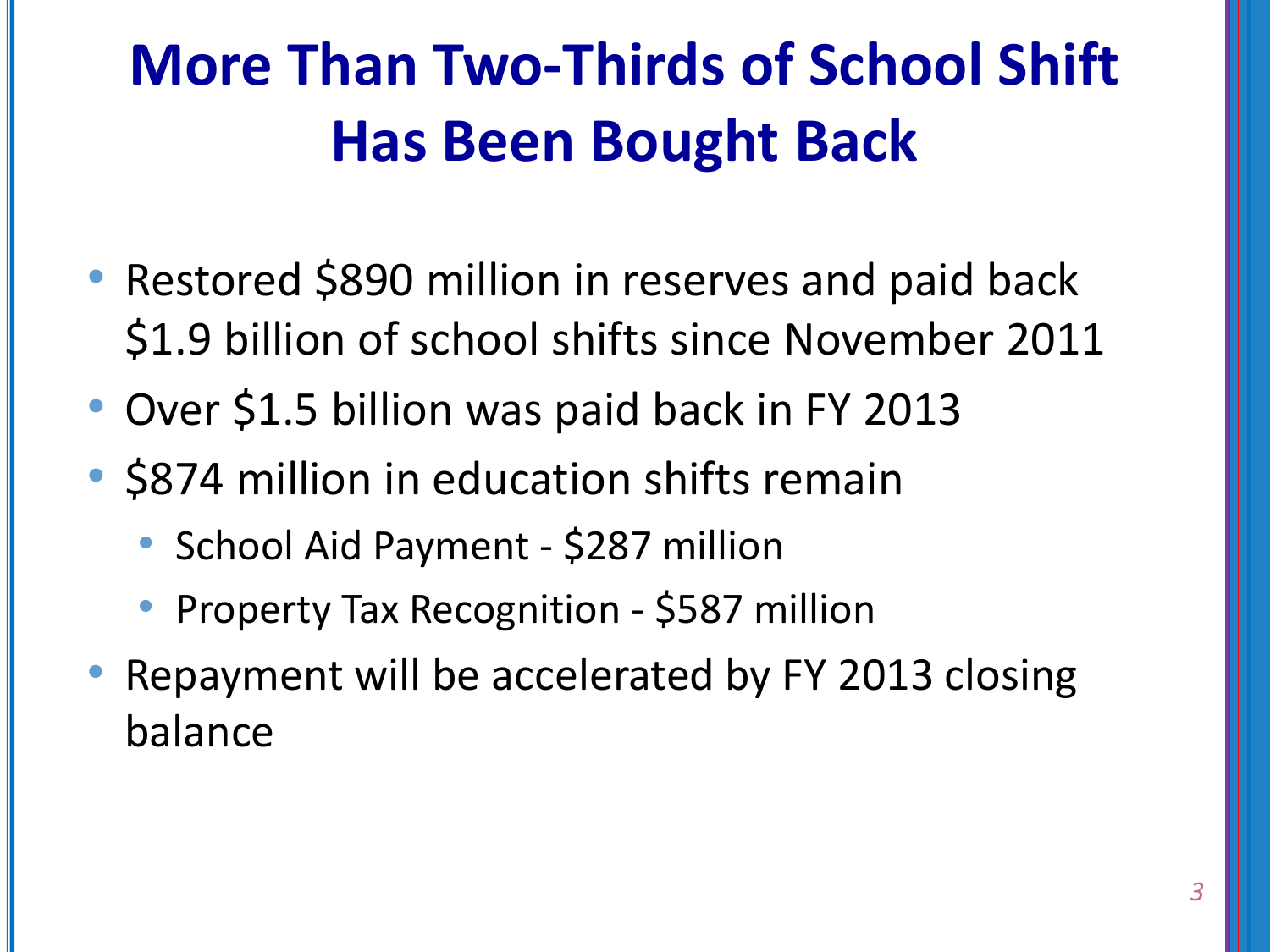#### **Statutory Allocations of Forecast Balances**

| $(S \in \mathbb{N})$ in millions) | <b>Nov 2011</b><br><b>Forecast</b> | <b>Forecast</b> | Feb 2012   Nov 2012  <br><b>Forecast</b> | <b>Feb 2013</b><br><b>Forecast</b> | <b>Total</b><br><b>Allocated</b> |
|-----------------------------------|------------------------------------|-----------------|------------------------------------------|------------------------------------|----------------------------------|
| <b>Forecast Balance</b>           | \$876                              | \$323           | \$1,330                                  | \$295                              | \$2,824                          |
| <b>Statutory Allocations</b>      |                                    |                 |                                          |                                    |                                  |
| <b>Restore Reserves</b>           | 876                                | 5               |                                          | 9                                  | 890                              |
| K-12 Shift Buyback                | $\overline{\phantom{a}}$           | 313             | 1,324                                    | 282                                | 1,919                            |
| <b>Residual to Reserve</b>        | $\hbox{--}$                        | 5               | 6                                        | $\overline{4}$                     | 15                               |
| <b>Total Allocated</b>            | <b>\$876</b>                       | \$323           | \$1,330                                  | \$295                              | \$2,824                          |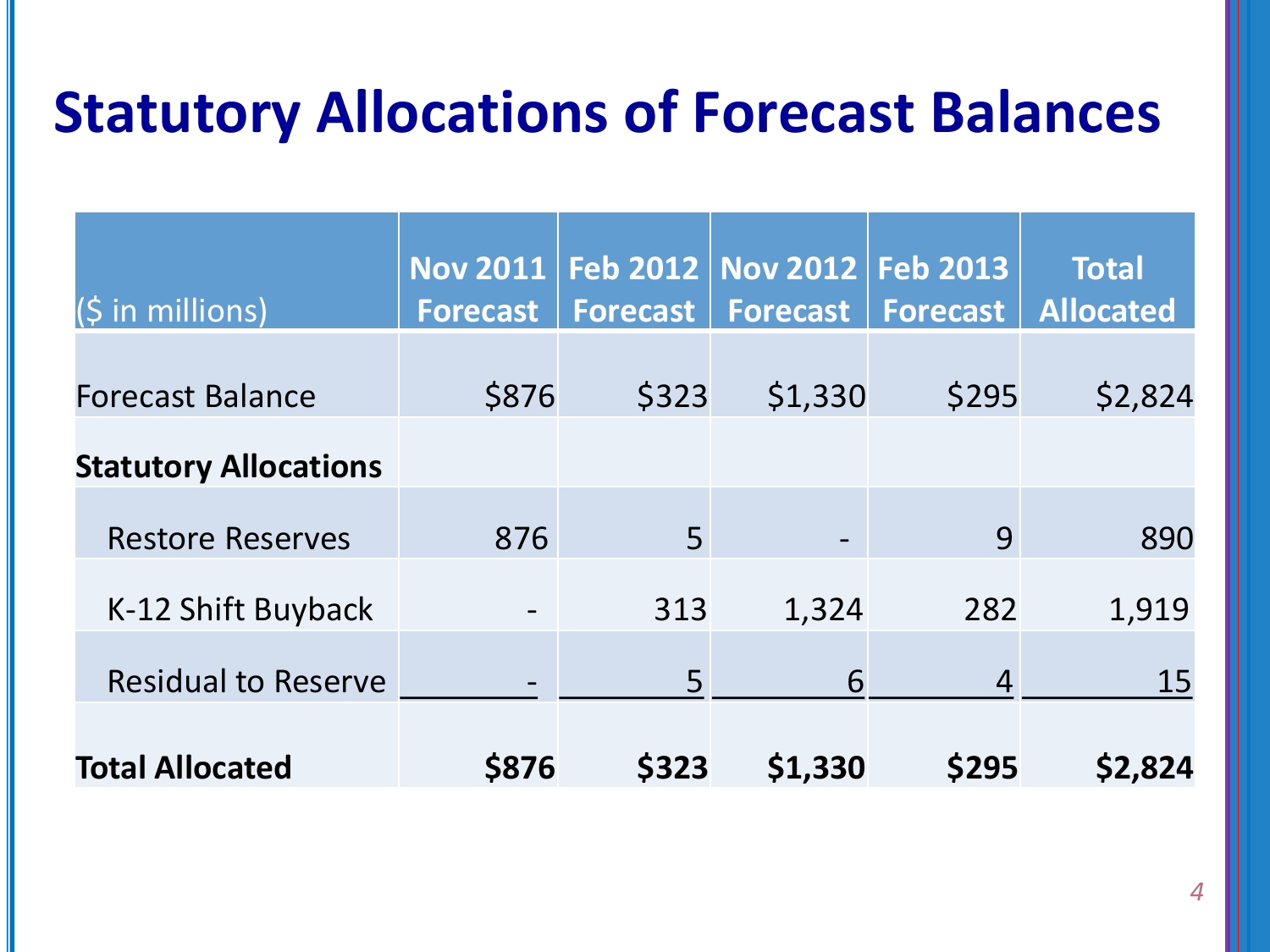## **GAAP Deficits Will Be Eliminated by FY 2013 School Shift Buybacks**

(\$ in millions)

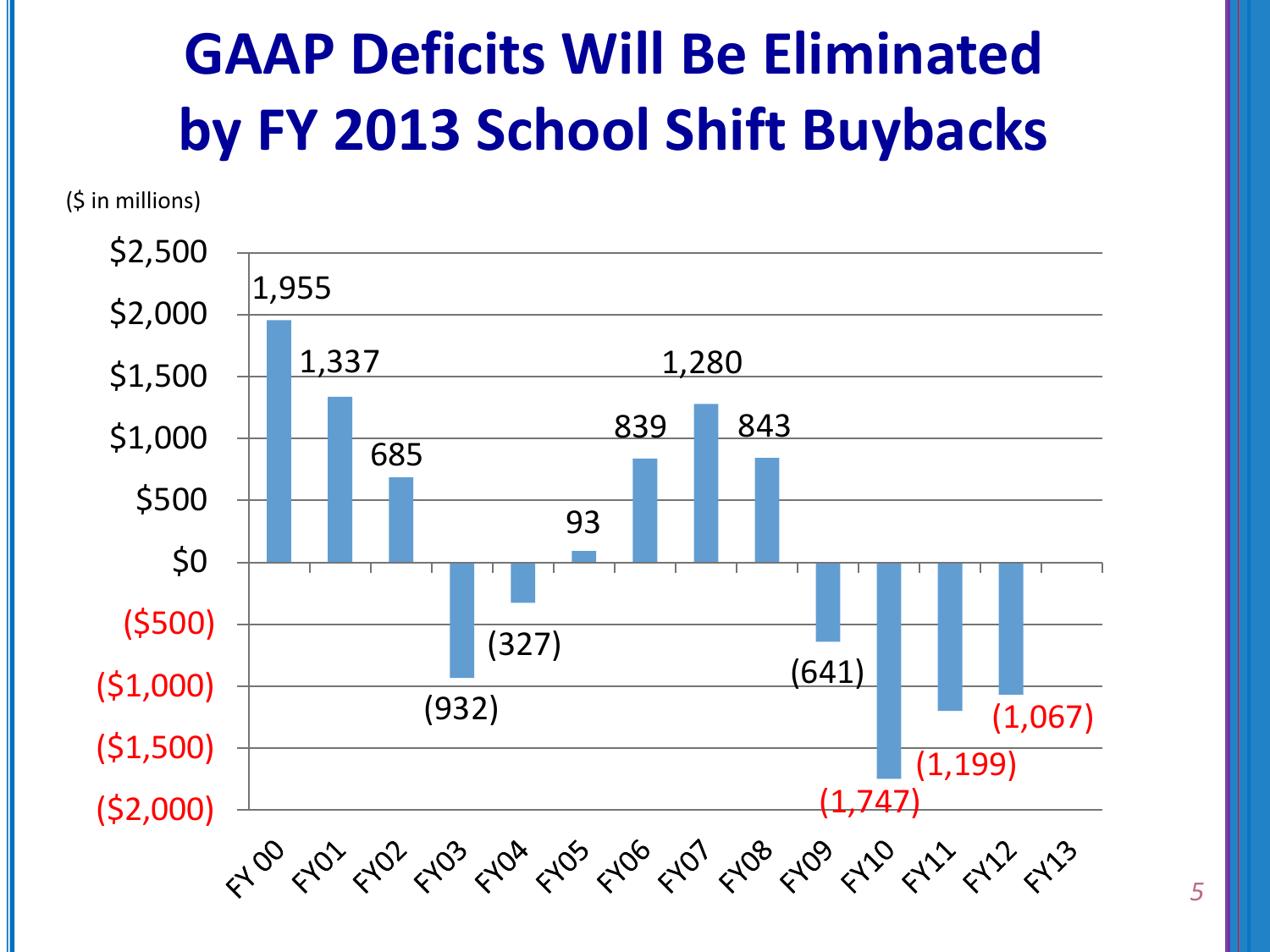## **Economic Update**

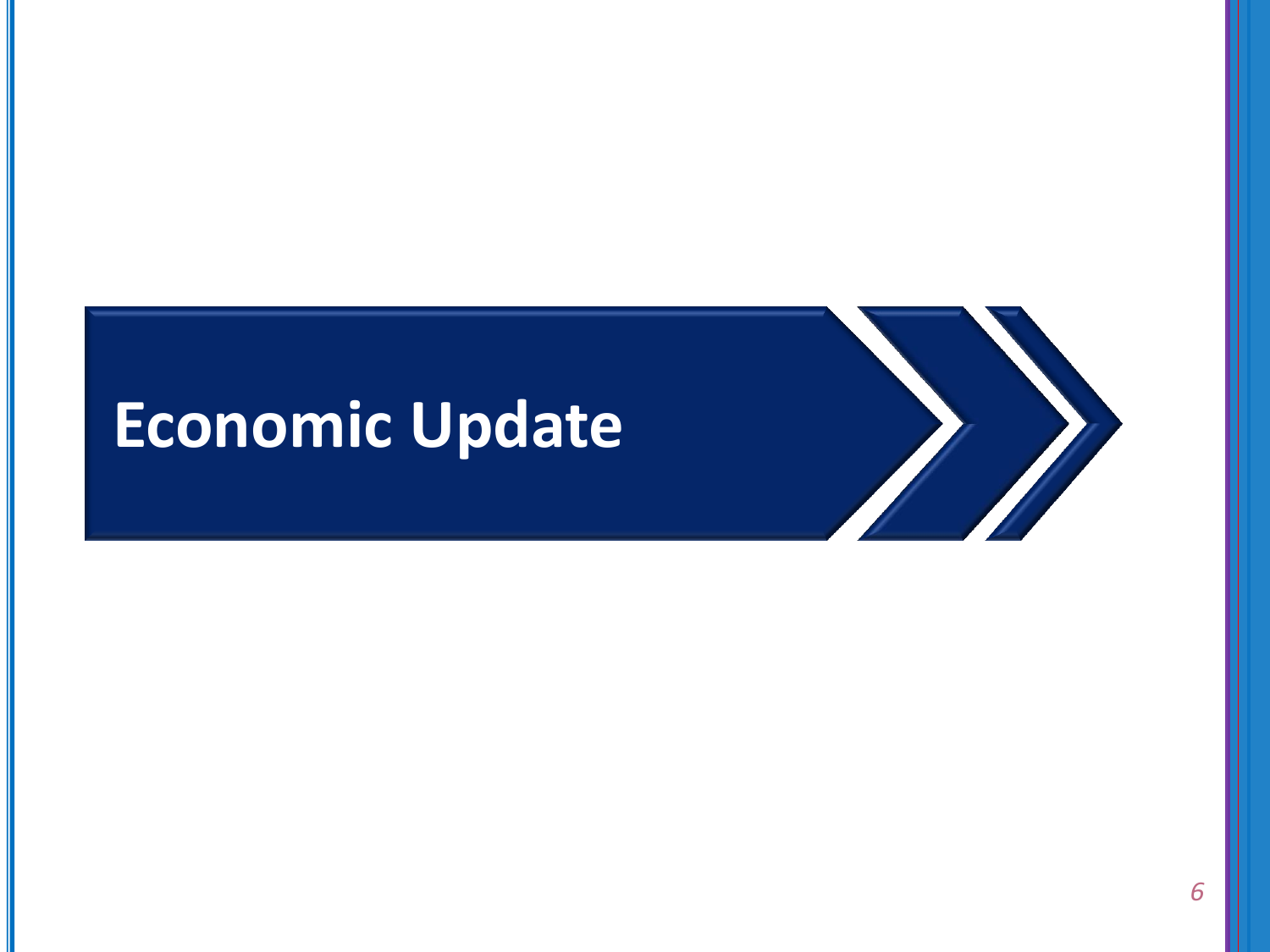#### *Preliminary* **FY 2013 Revenues \$463 Million (2.7%) Above Forecast**

| (\$ in millions) | <b>Estimate</b> | <b>Actual</b> | <b>Variance</b> | %     |
|------------------|-----------------|---------------|-----------------|-------|
| Individual       | \$8,622         | \$8,957       | \$335           | 3.9%  |
| <b>Sales</b>     | 4,833           | 4,800         | (33)            | (0.7) |
| Corporate        | 1,237           | 1,361         | 124             | 10.0  |
| Other            | 2,772           | 2,809         | 37              | 1.3   |
| Total            | \$17,464        | \$17,927      | \$463           | 2.7%  |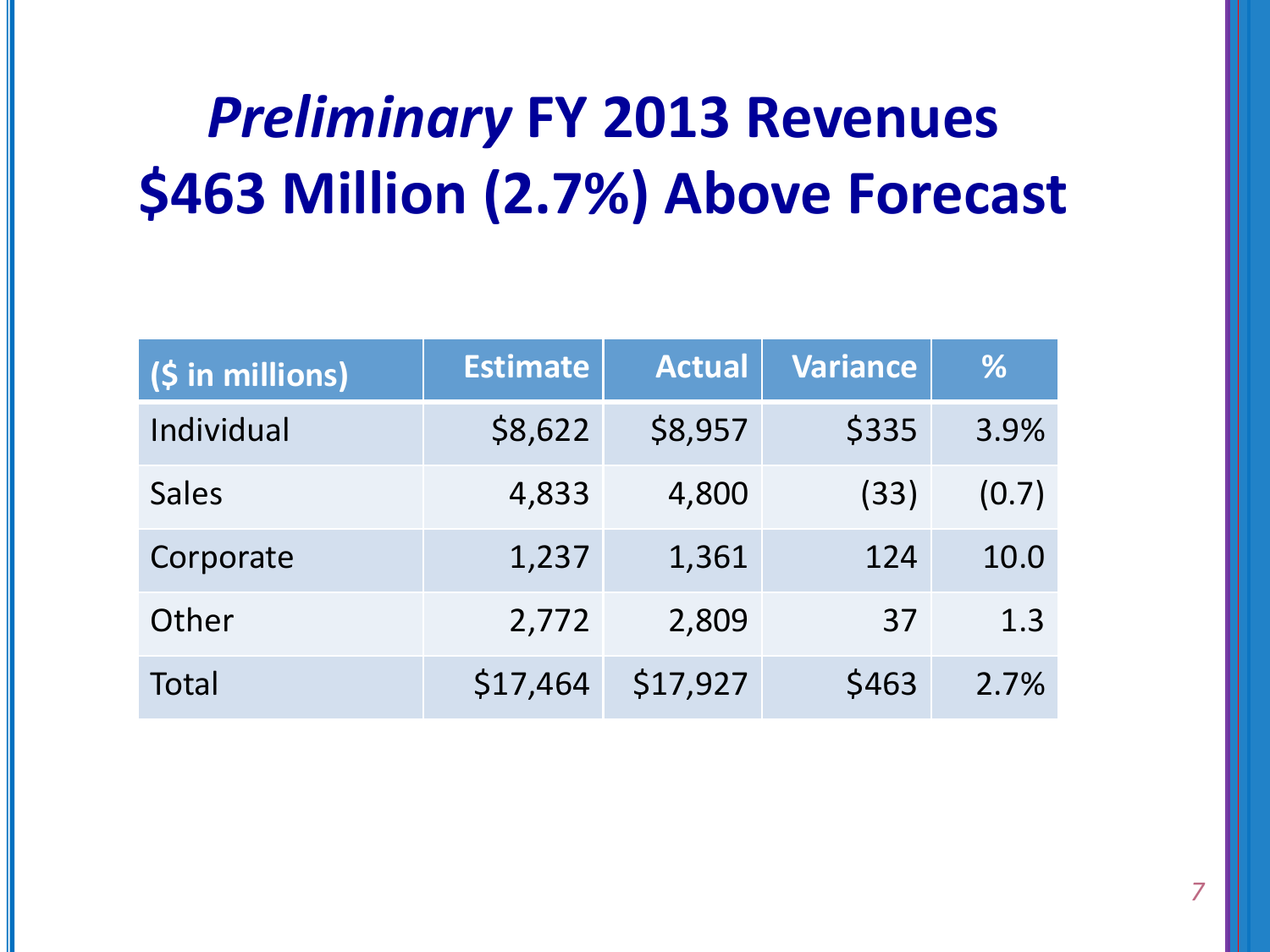#### **Tax Year 2012 Income Tax Final Liability \$191 Million Above Forecast**

| $(S \in \mathbb{N})$ in millions) |       |                   | Estimate Actual Variance |
|-----------------------------------|-------|-------------------|--------------------------|
| Refunds                           |       | $$1,234$ $$1,175$ | \$ (59)                  |
| <b>Final Payments</b>             | 1,169 | 1,164             | (5)                      |
| <b>Extensions</b>                 | 285   | 421               | 136                      |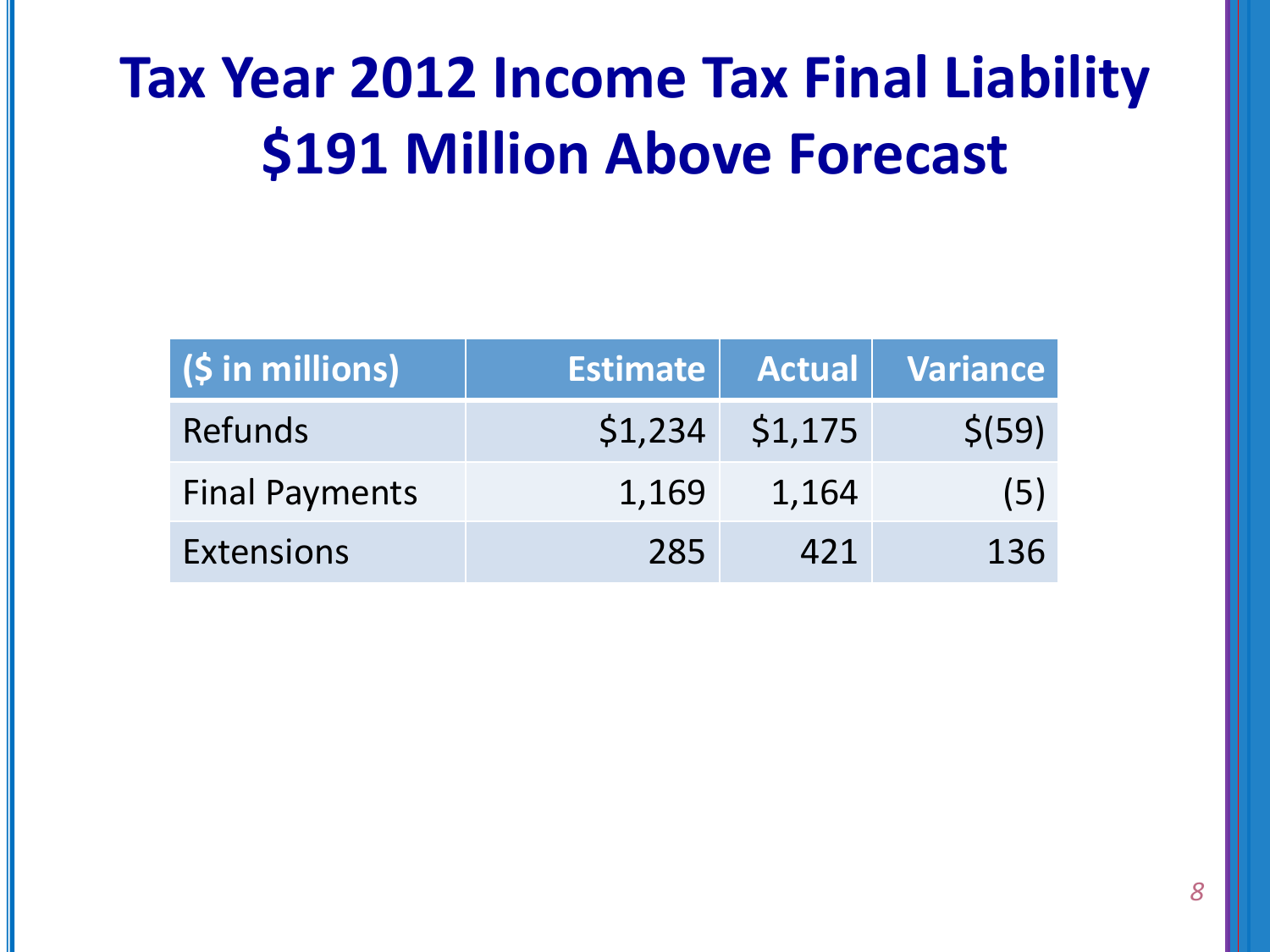#### **Economic Outlook Has Changed Little Since February**



Source: IHS Global Insight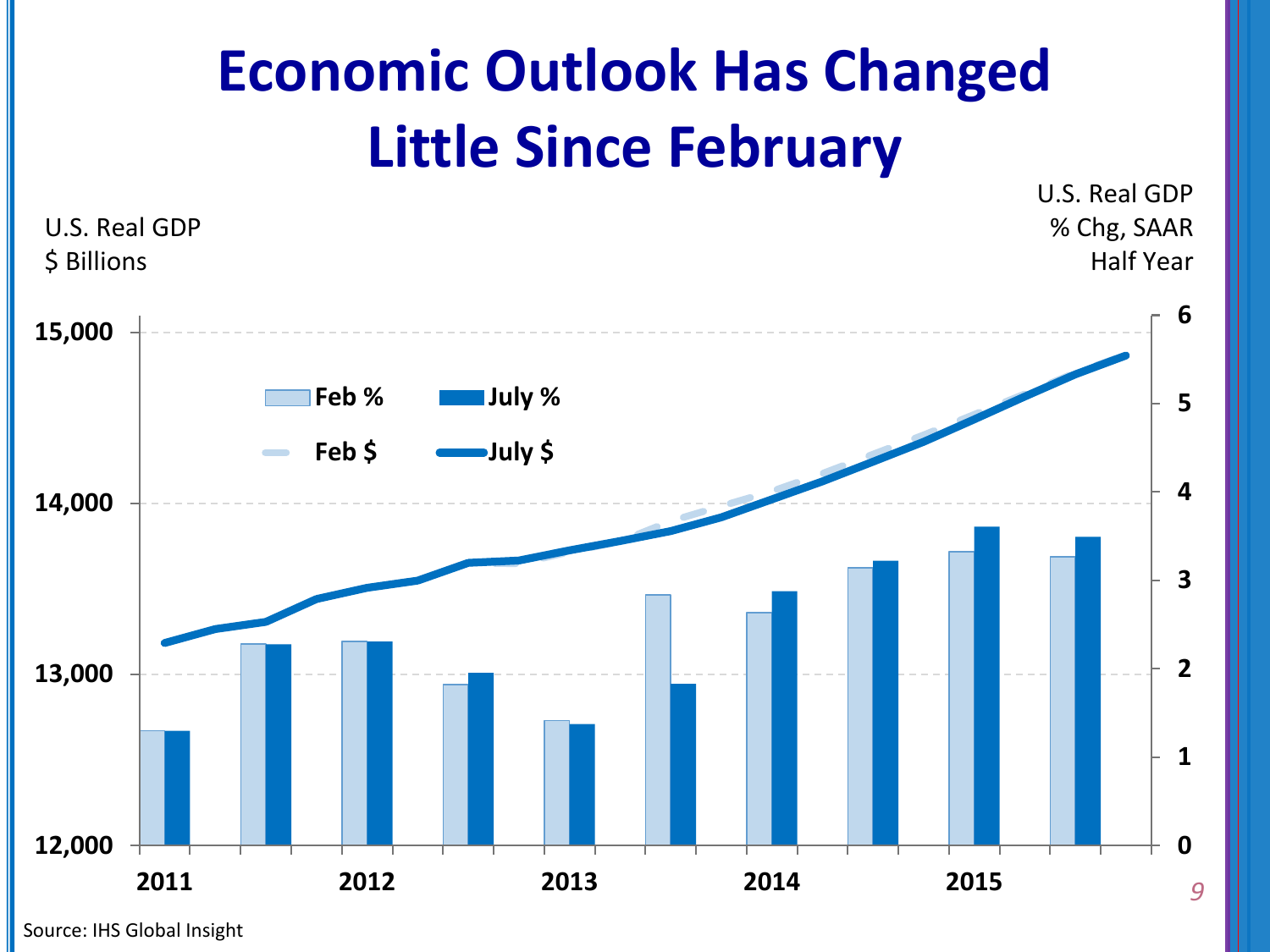## **Minnesota Employment Recovers to Near Pre-Recession Level**

*10* **-1.6 -22.4 -13.0 -3.0 -3.5 -4.6 2.7 11.4 12.3 1.4 -2.3 0.0 -15.9 -10.2 -0.6 6.9 0.2 -0.5** -25 -20 -15 -10 -5 0 5 10 **Total Const Mfg Trade Finance BusSvcs Health Other Gov't**  $\Box$  U.S. ■ Minnesota Percent Change in Jobs: Dec'07 to June'13

#### Source: Minnesota Department of Employment and Economic Development, BLS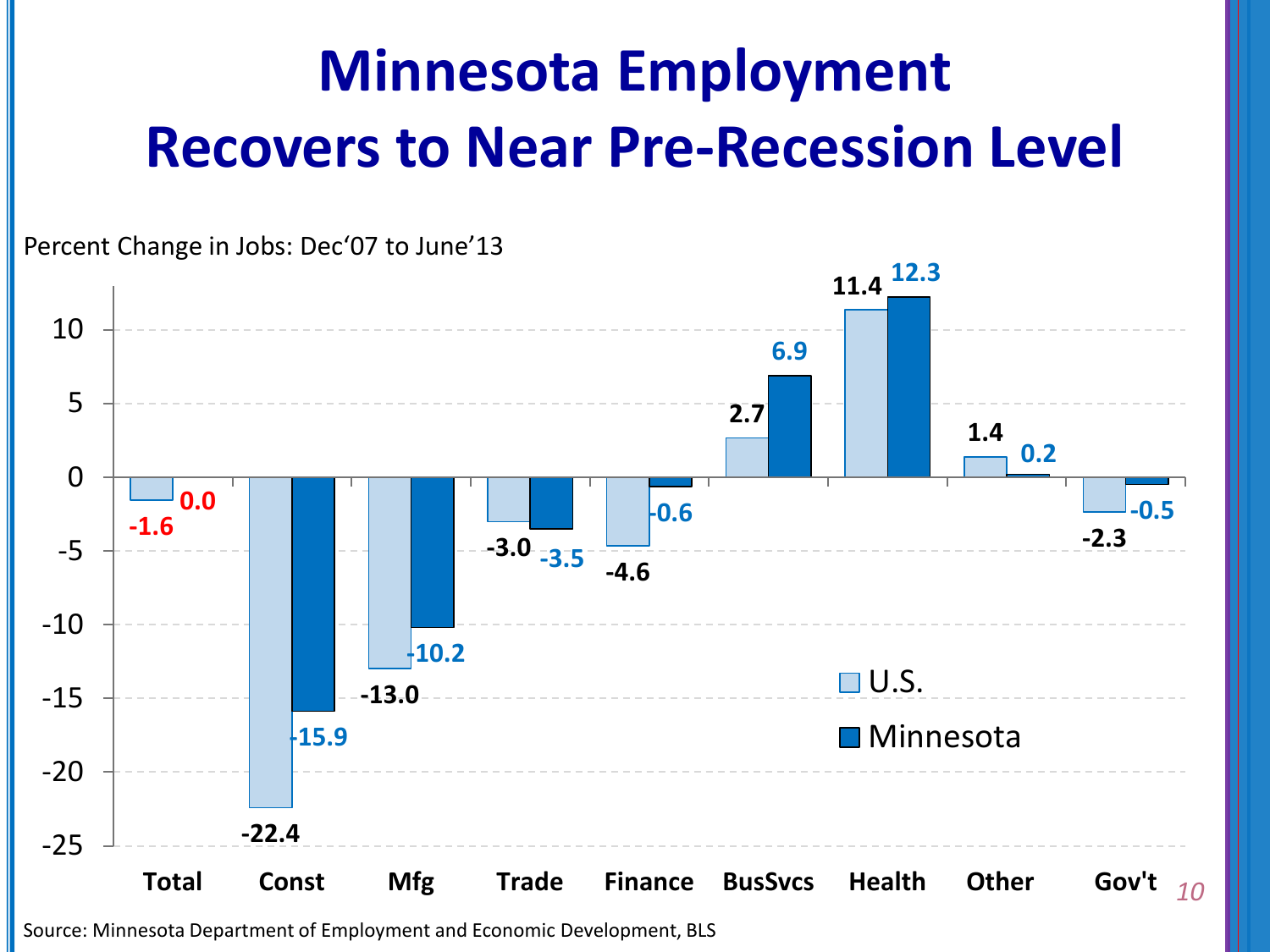#### **Minnesota's Unemployment Rate Well Below Nation's**